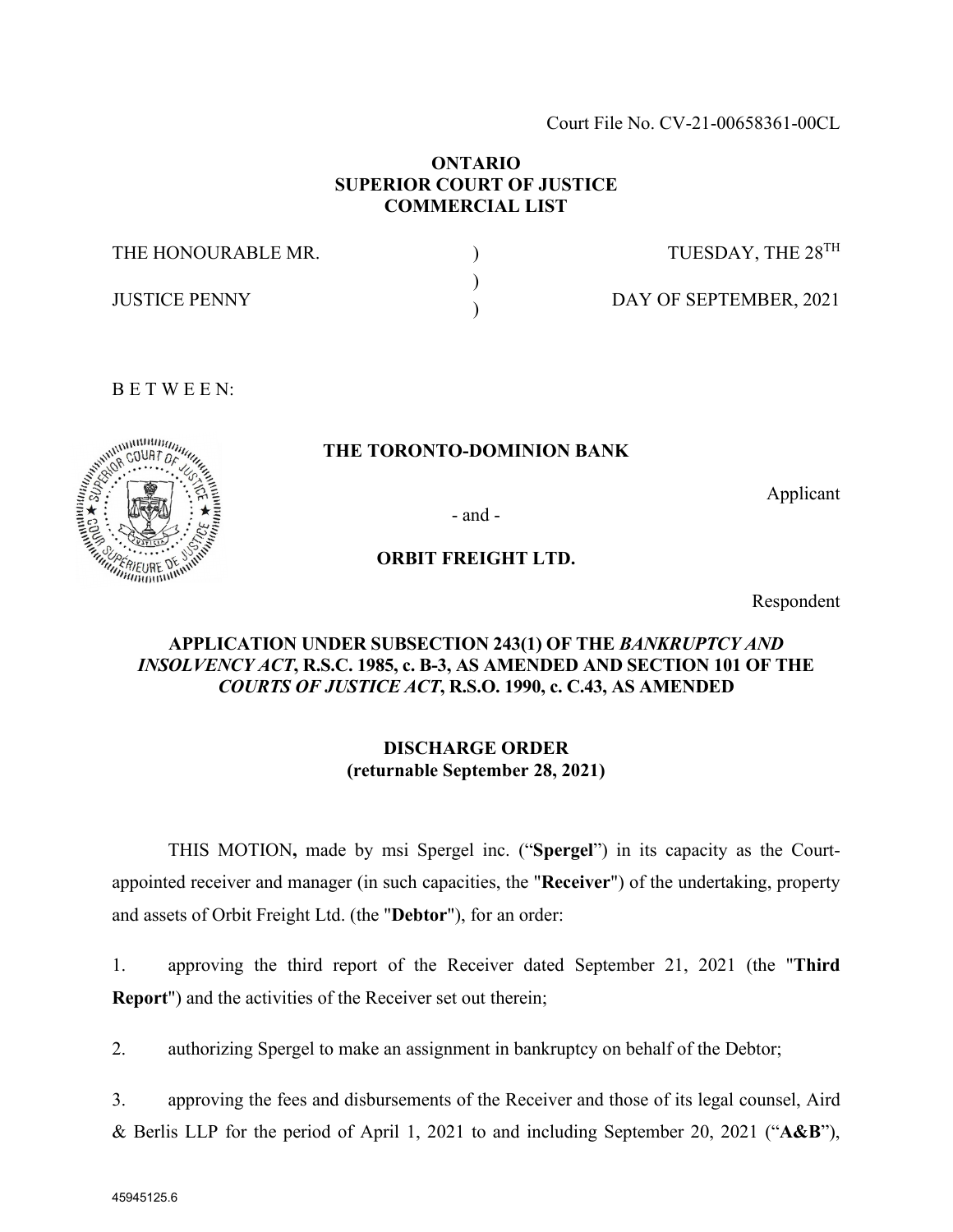including an accrual for fees and disbursements to be incurred to the completion of these proceedings;

4. authorizing and directing the Receiver to distribute certain funds to the Toronto-Dominion Bank ("**TD"**) on account of the Debtor's secured indebtedness owing to TD for principal, interest and costs;

5. approving the Receiver's Interim Statement of Receipts and Disbursements as at September 20, 2021 (as appended to the Third Report);

6. discharging Spergel as Receiver of the undertaking, property and assets of the Debtor, effective upon the filing of a certificate by the Receiver certifying that all matters to be attended to in connection with the receivership of the Debtor have been completed to the satisfaction of the Receiver, in substantially the form attached hereto as **Schedule "A"** (the "**Discharge Certificate**"); and

7. releasing Spergel from any and all liability, as set out in paragraph 9 of this Order,

was heard this day by judicial videoconference.

**ON READING** the Motion Record of the Receiver, including the Third Report and the appendices thereto, the affidavits of the Receiver and its counsel as to fees (the "**Fee Affidavits**"), and on hearing the submissions of counsel for the Receiver and such other counsel as were present and listed on the Counsel Slip, no one else appearing although served as evidenced by the Affidavit of Miranda Spence sworn September 22, 2021, filed.

### **SERVICE**

1. **THIS COURT ORDERS AND DECLARES** that the time for service of this Motion and the Motion Record herein is abridged such that the Motion is properly returnable today, and hereby dispenses with further service thereof.

# **APPROVAL OF THE FINAL REPORT**

2. **THIS COURT ORDERS** that the Third Report and the conduct and activities of the Receiver described therein be and are hereby approved.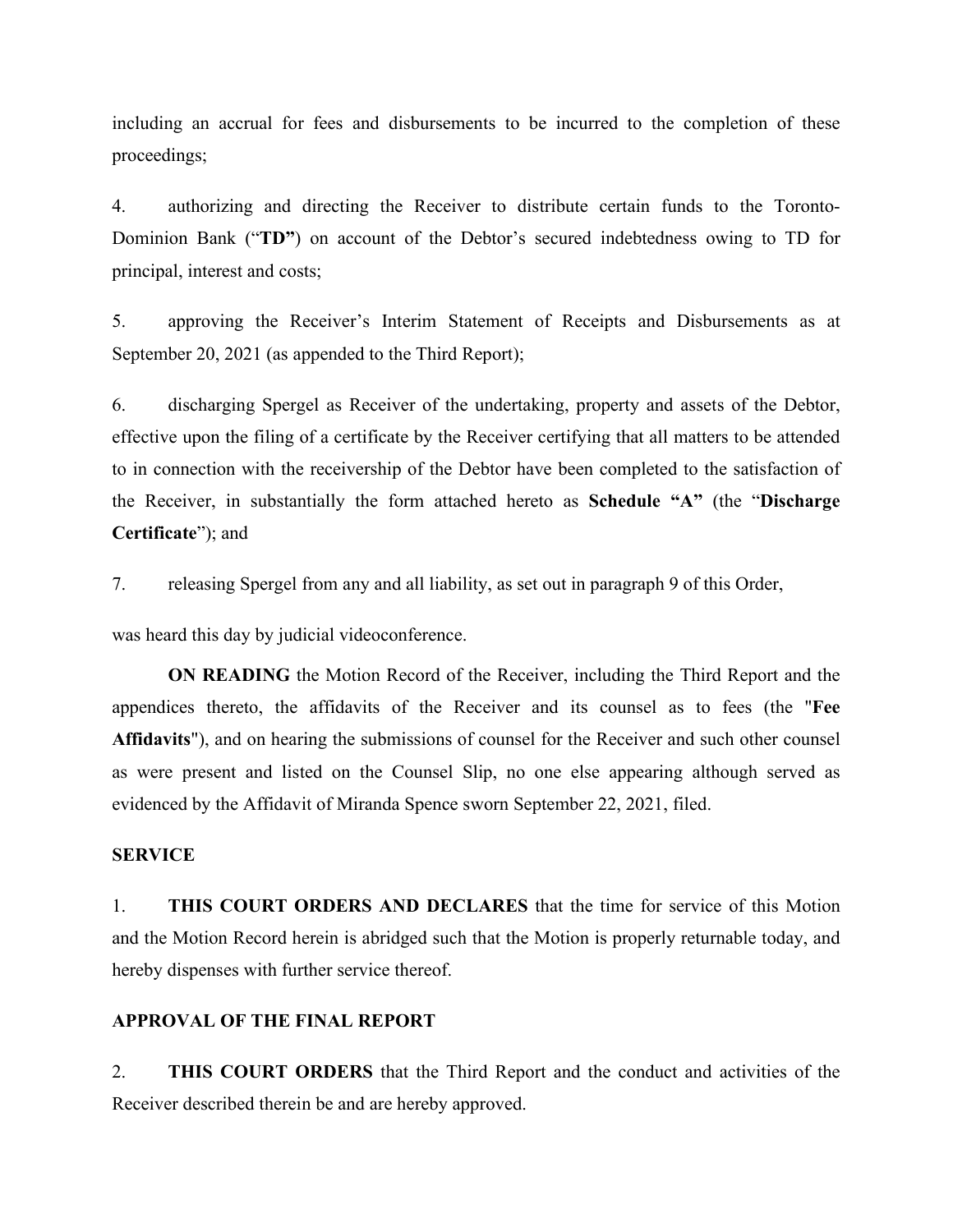# **APPROVAL OF RECEIPTS AND DISBURSEMENTS**

3. **THIS COURT ORDERS** that the Receiver's Interim Statement of Receipts and Disbursements as set out in Appendix 10 to the Third Report and as at September 20, 2021, be and is hereby approved.

# **ASSIGNMENT IN BANKRUPTCY**

4. **THIS COURT ORDERS** that the Receiver be, and is hereby, authorized to make an assignment in bankruptcy on behalf of the Debtor.

# **APPROVAL OF FEES AND DISBURSEMENTS**

5. **THIS COURT ORDERS** that the fees and disbursements of the Receiver for the period April 1, 2021 to and including August 31, 2021, being \$14,354.81 inclusive of disbursements and HST, as set out in Appendix "9" to the Third Report, are hereby approved.

6. **THIS COURT ORDERS** that the fees and disbursements of the Receiver's legal counsel, A&B, for the period April 1, 2021 to and including June 29, 2021, being \$16,493.23 inclusive of disbursements and HST, as set out in Appendix "10" to the Third Report, are hereby approved.

7. **THIS COURT ORDERS** that the Fee Accrual of \$22,500, exclusive of disbursements and HST (as defined in the Third Report), representing the Receiver's and its legal counsel's fees to the completion of these proceedings, is hereby approved.

# **APPROVAL OF DISTRIBUTION**

8. **THIS COURT ORDERS** that, after payment of the fees and disbursements set out in paragraphs 5 and 6 above and herein approved, the Receiver is hereby authorized and directed to make the proposed distribution to TD (the "**TD Distribution**") with the monies remaining in its hands to TD on account of the Debtor's secured indebtedness owing to TD, as outlined in the Third Report, for principal, interest and costs, after provision for any amounts that are required to be paid to any other party in priority to TD, if any, under the *Bankruptcy and Insolvency Act* (Canada).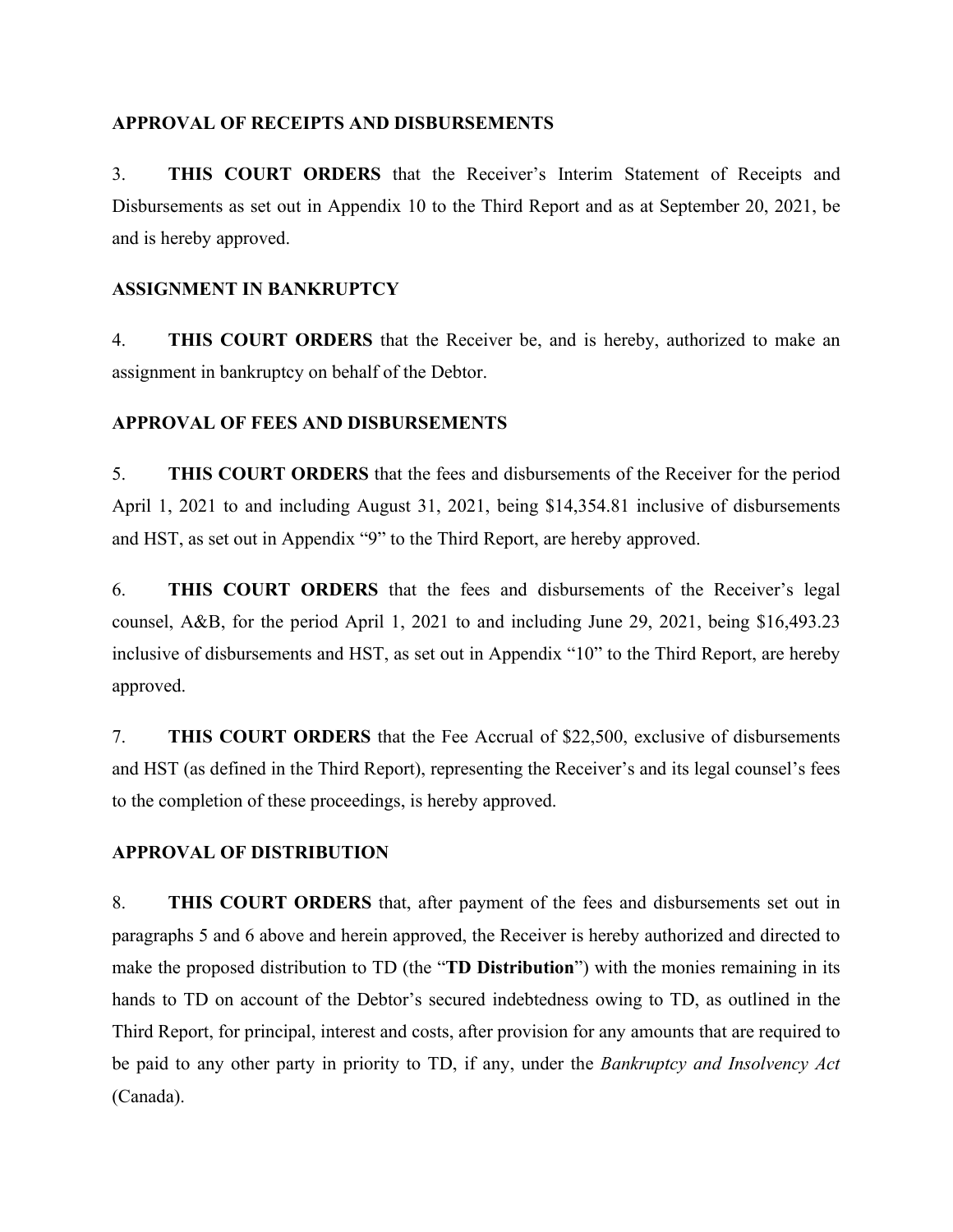#### **DISCHARGE AND RELEASE**

9. **THIS COURT ORDERS** that upon payment of the amounts set out in paragraph 6 above and the filing of the Discharge Certificate by the Receiver in the form attached hereto as **Schedule "A"**, Spergel shall be discharged as Receiver of the assets, undertakings and properties of the Debtor, provided however that notwithstanding its discharge herein (a) Spergel shall remain Receiver for the performance of such incidental duties as may be required to complete the administration of its mandate, and (b) the Receiver shall continue to have the benefit of the provisions of all Orders made in this proceeding, including all approvals, protections and stays of proceedings in favour of Spergel in its capacity as Receiver.

10. **THIS COURT ORDERS AND DECLARES** that, upon the Receiver filing the Discharge Certificate, Spergel is hereby released and discharged from any and all liability that Spergel now has or may hereafter have by reason of, or in any way arising out of, the acts or omissions of Spergel while acting in its capacity as Receiver herein, save and except for any gross negligence or wilful misconduct on the Receiver's part. Without limiting the generality of the foregoing, Spergel is hereby forever released and discharged from and all liability relating to matters that were raised, or which could have been raised, in the within proceedings, save and except for any gross negligence or wilful misconduct on the Receiver's part.

11. **THIS COURT ORDERS** that, notwithstanding Rule 59.05, this Order is effective from the date it is made, and it is enforceable without any need for entry and filing. In accordance with Rules 77.07(6) and 1.04, no formal order need be entered and filed unless an appeal or motion for leave to appeal is brought to an appellate court. Any party may nonetheless submit a formal order for original, signing, entry and filing, as the case may be, when the Court returns to regular operations.

\_\_\_\_\_\_\_\_\_\_\_\_\_\_\_\_\_\_\_\_\_\_\_\_\_\_\_\_\_\_\_\_\_\_\_\_\_\_\_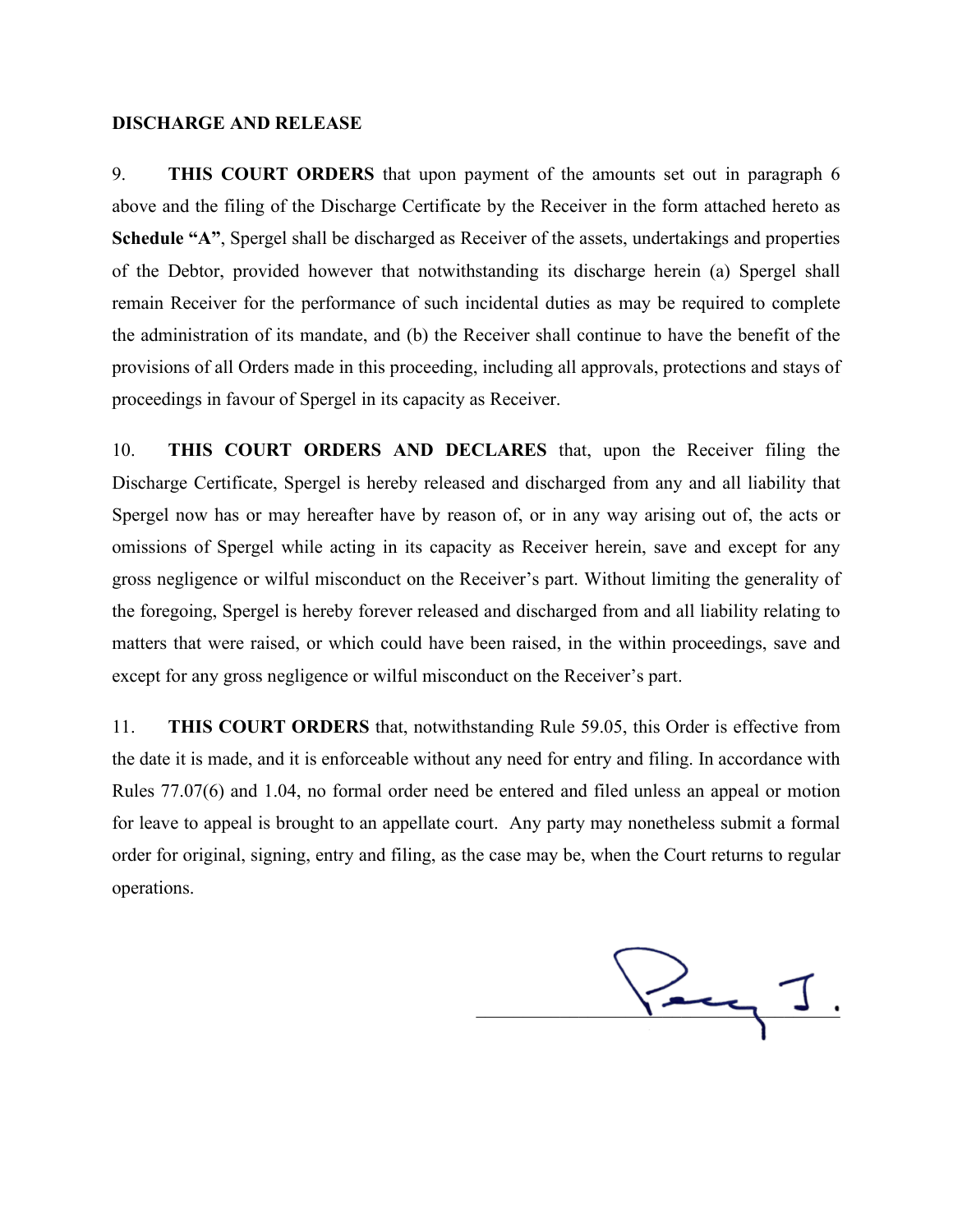# **SCHEDULE "A"**

Court File No. CV-21-00658361-00CL

# *ONTARIO*  **SUPERIOR COURT OF JUSTICE (COMMERCIAL LIST)**

THE TORONTO-DOMINION BANK

Applicant

- and -

ORBIT FREIGHT LTD.

Respondent

#### **RECEIVER'S DISCHARGE CERTIFICATE**

#### **RECITALS**

(A) Pursuant to an Order of the Honourable Mr. Justice McEwen of the Ontario Superior Court of Justice (Commercial List) (the "**Court**") made March 11, 2021 (the "**Appointment Order**"), msi Spergel Inc. ("**Spergel**") was appointed as receiver (in such capacity, the "**Receiver**"), of all the assets, undertakings and properties of Orbit Freight Ltd. (the "**Debtor**").

(B) Pursuant to an Order of the Court made September 28, 2021 (the "**Distribution and Discharge Order**"), Spergel was discharged as the Receiver of the Debtor to be effective upon the filing by the Receiver with the Court of a certificate confirming that all matters to be attended to in connection with the receivership of the Debtor have been completed to the satisfaction of the Receiver, provided, however, that notwithstanding its discharge: (a) the Receiver will remain the Receiver for the performance of such incidental duties as may be required to complete the administration of these receivership proceedings; and (b) the Receiver will continue to have the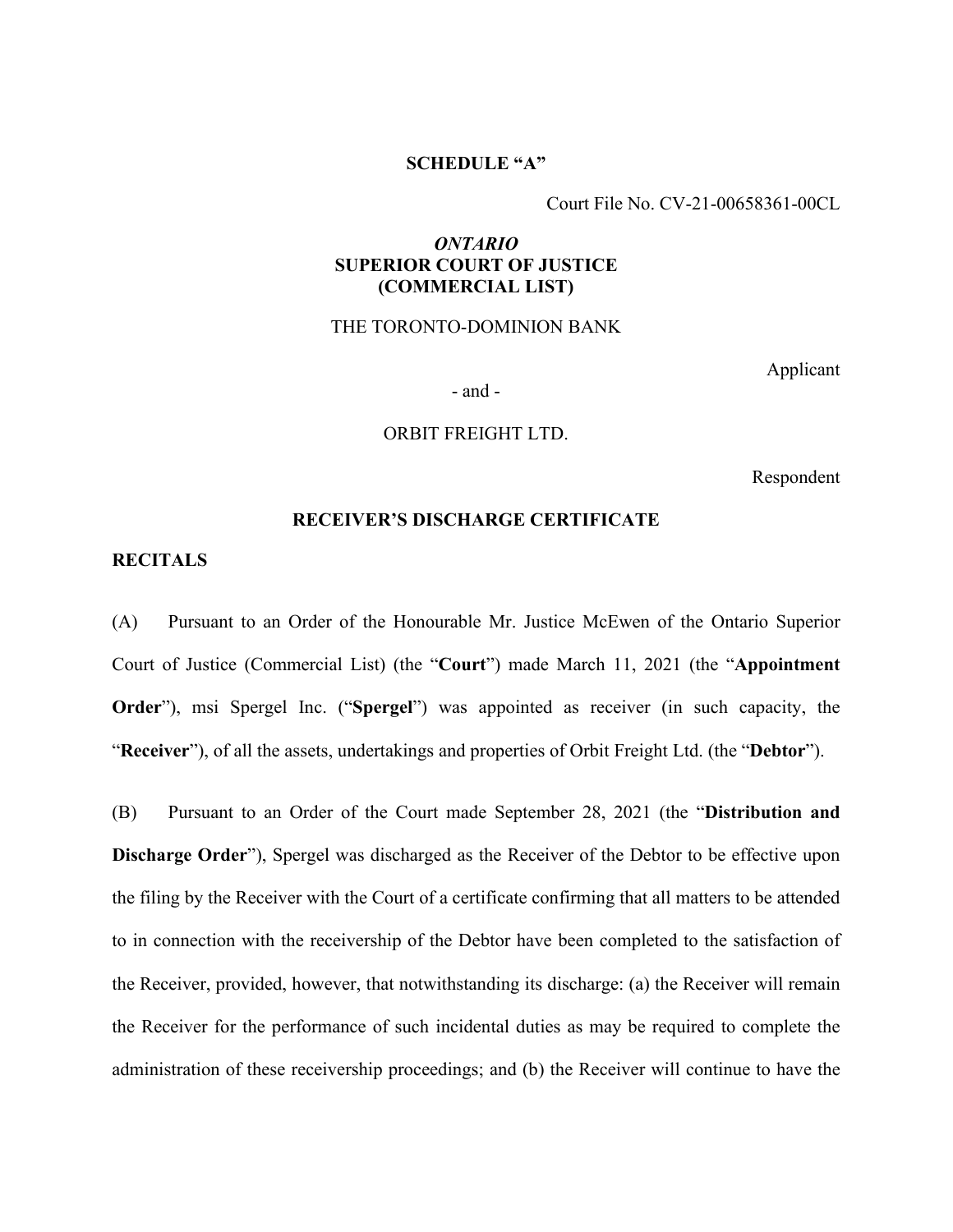benefit of the provisions of all Orders made in these proceedings, including all approvals, protections and stays of proceedings in favour of Spergel, in its capacity as the Receiver.

(C) Unless otherwise indicated herein, terms with initial capitals have the meanings set out in the Distribution and Discharge Order.

# **THE RECEIVER CERTIFIES** the following:

1. all matters to be attended to in connection with the receivership of the Debtor have been completed to the satisfaction of the Receiver; and

2. this Certificate was filed by the Receiver with the Court on the day of \_\_\_\_\_\_\_\_\_\_\_\_\_\_\_, 2020.

> **msi Spergel Inc.**, solely in its capacity as the Court-appointed receiver of the Respondent, and not in its personal capacity

Per:

Name:

Title: